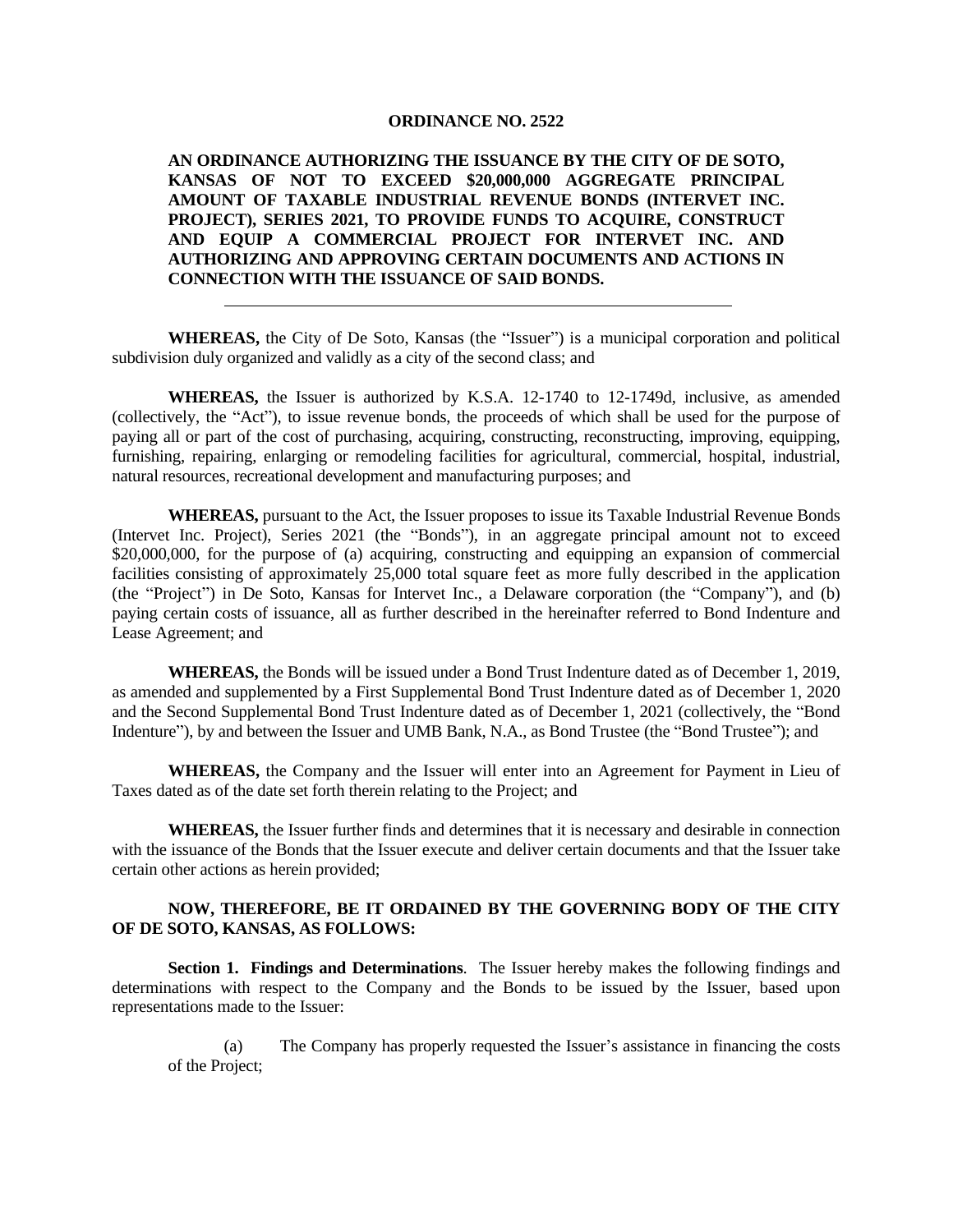(b) The issuance of the Bonds for the purpose of providing funds to finance the costs of the Project is in furtherance of the public purposes set forth in the Act; and

(c) The Bonds are being issued for a valid purpose under and in accordance with the provisions of the Act.

**Section 2. Authorization of the Bonds**. The Issuer is hereby authorized to issue the Bonds in the aggregate principal amount of not to exceed \$20,000,000, which shall be issued under and secured by and shall have the terms and provisions set forth in the Bond Indenture. The Bonds shall bear interest at an interest rate not to exceed 2.00% per annum, and shall mature not later than the year 2031, and shall have such redemption provisions, including premiums, and other terms as set forth in the Bond Indenture. The final terms of the Bonds shall be specified in the Bond Indenture, and the signatures of the officers of the Issuer executing such Bond Indenture shall constitute conclusive evidence of their approval and the Issuer's approval thereof.

**Section 3. Limited Obligations**. The Bonds shall be limited obligations of the Issuer, payable solely from the sources and in the manner as provided in the Bond Indenture, and shall be secured by a transfer, pledge and assignment of and a grant of a security interest in the Trust Estate (as defined in the Bond Indenture) to the Bond Trustee and in favor of the owners of the Bonds, as provided in the Bond Indenture. The Bonds and interest thereon shall not be deemed to constitute a debt or liability of the Issuer, the State of Kansas (the "State") or of any political subdivision thereof within the meaning of any State constitutional provision or statutory limitation and shall not constitute a pledge of the full faith and credit of the Issuer, the State or of any political subdivision thereof, but shall be payable solely from the funds provided for in the Lease Agreement (as defined herein) and the Bond Indenture. The issuance of the Bonds shall not, directly, indirectly or contingently, obligate the Issuer, the State or any political subdivision thereof to levy any form of taxation therefor or to make any appropriation for their payment. No breach by the Issuer of any such pledge, mortgage, obligation or agreement may impose any liability, pecuniary or otherwise, upon the Issuer or any charge upon its general credit or against its taxing power.

**Section 4. Authorization and Approval of Documents**. The following documents are hereby approved in substantially the forms presented to and reviewed by the Issuer (copies of which documents, upon execution thereof, shall be filed in the office of the City Clerk), and the Issuer is hereby authorized to execute and deliver each of such documents (the "Issuer Documents") with such changes therein (including the dated date thereof) as shall be approved by the officials of the Issuer executing such documents, such officials' signatures thereon being conclusive evidence of their approval and the Issuer's approval thereof:

- (a) Second Supplemental Bond Trust Indenture, which supplements and amends the Bond Indenture dated as of December 1, 2019;
- (b) Second Amendment of Base Lease Agreement, which supplements and amends the Base Lease Agreement dated as of December 1, 2019, between the Company and the Issuer;
- (c) Second Amendment of Lease Agreement, which supplements and amends the Lease Agreement dated as of December 1, 2019, between the Company and the Issuer (collectively, the "Lease Agreement");
- (d) Bond Purchase Agreement; and
- (e) Agreement for Payment in Lieu of Taxes.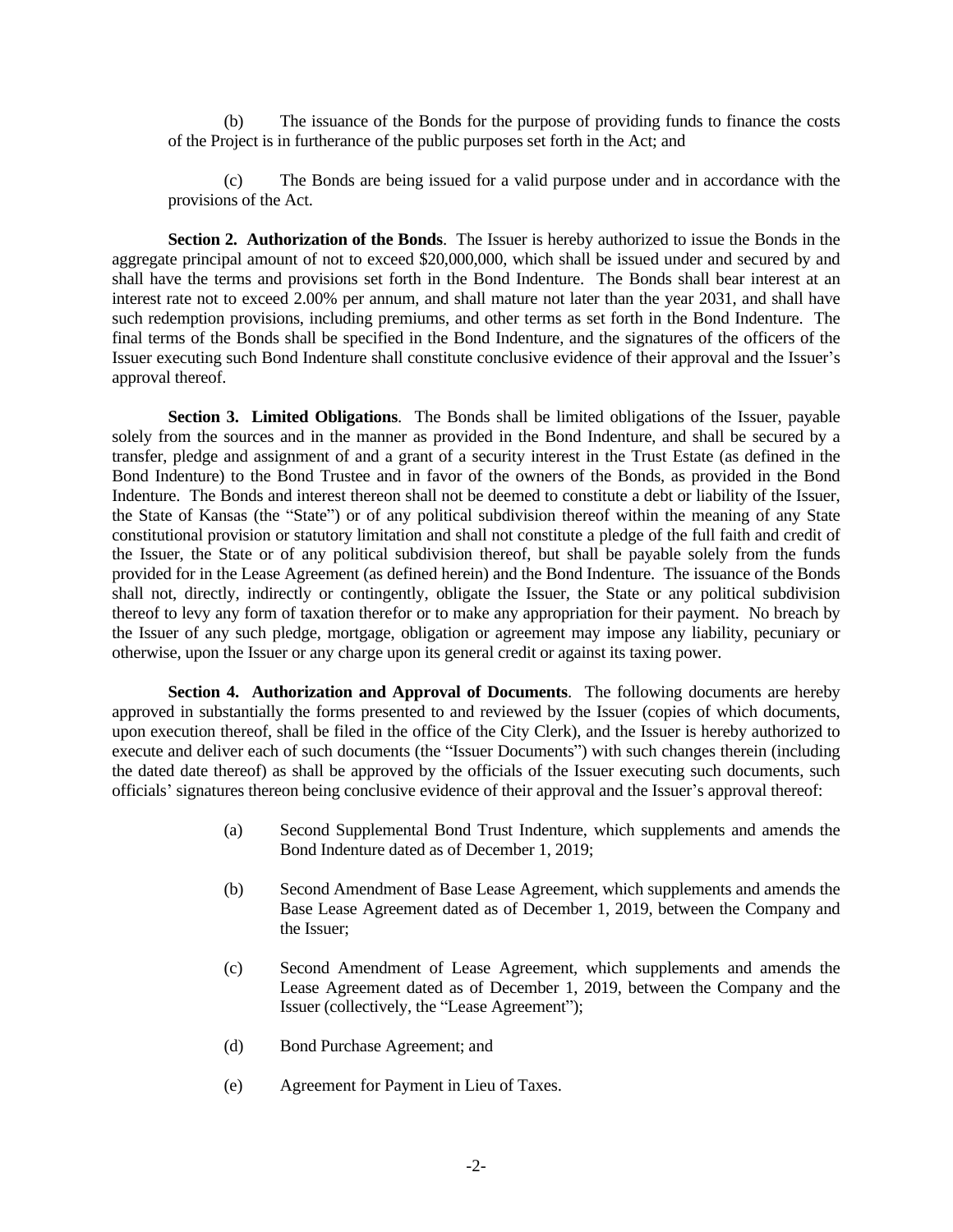**Section 5. Execution of Bonds and Documents**. The Mayor of the Issuer is hereby authorized and directed to execute the Bonds by manual or facsimile signature and to deliver the Bonds to the Bond Trustee for authentication for and on behalf of and as the act and deed of the Issuer in the manner provided in the Bond Indenture. The Mayor of the Issuer is hereby authorized and directed to execute and deliver the Issuer Documents for and on behalf of and as the act and deed of the Issuer. The City Clerk of the Issuer is hereby authorized and directed to attest, by manual or facsimile signature, to the Bonds, the Issuer Documents and such other documents, certificates and instruments as may be necessary or desirable to carry out and comply with the intent of this Ordinance.

**Section 6. Further Authority**. The Issuer shall, and the officials, agents and employees of the Issuer are hereby authorized and directed to, take such further action, and execute such other documents, certificates and instruments, including, without limitation, any credit enhancement and security documents, arbitrage certificate, redemption notices, closing certificates and tax forms, as may be necessary or desirable to carry out and comply with the intent of this Ordinance, and to carry out, comply with and perform the duties of the Issuer with respect to the Bonds and the Issuer Documents.

**Section 7. Electronic Transactions.** The issuance of the Bonds and the transactions related thereto and described herein may be conducted and documents may be stored by electronic means. All closing documents, certificates, and related instruments may be executed by electronic transmission. Copies, telecopies, facsimiles, electronic files and other reproductions of original executed documents (or documents executed by electronic transmission) shall be deemed to be authentic and valid counterparts of such documents for all purposes, including the filing of any claim, action or suit in the appropriate court of law.

**Section 8. Effective Date**. This Ordinance shall take effect and be in full force immediately after its adoption by the Governing Body of the Issuer and publication in the official newspaper of the Issuer.

[Balance of page intentionally left blank]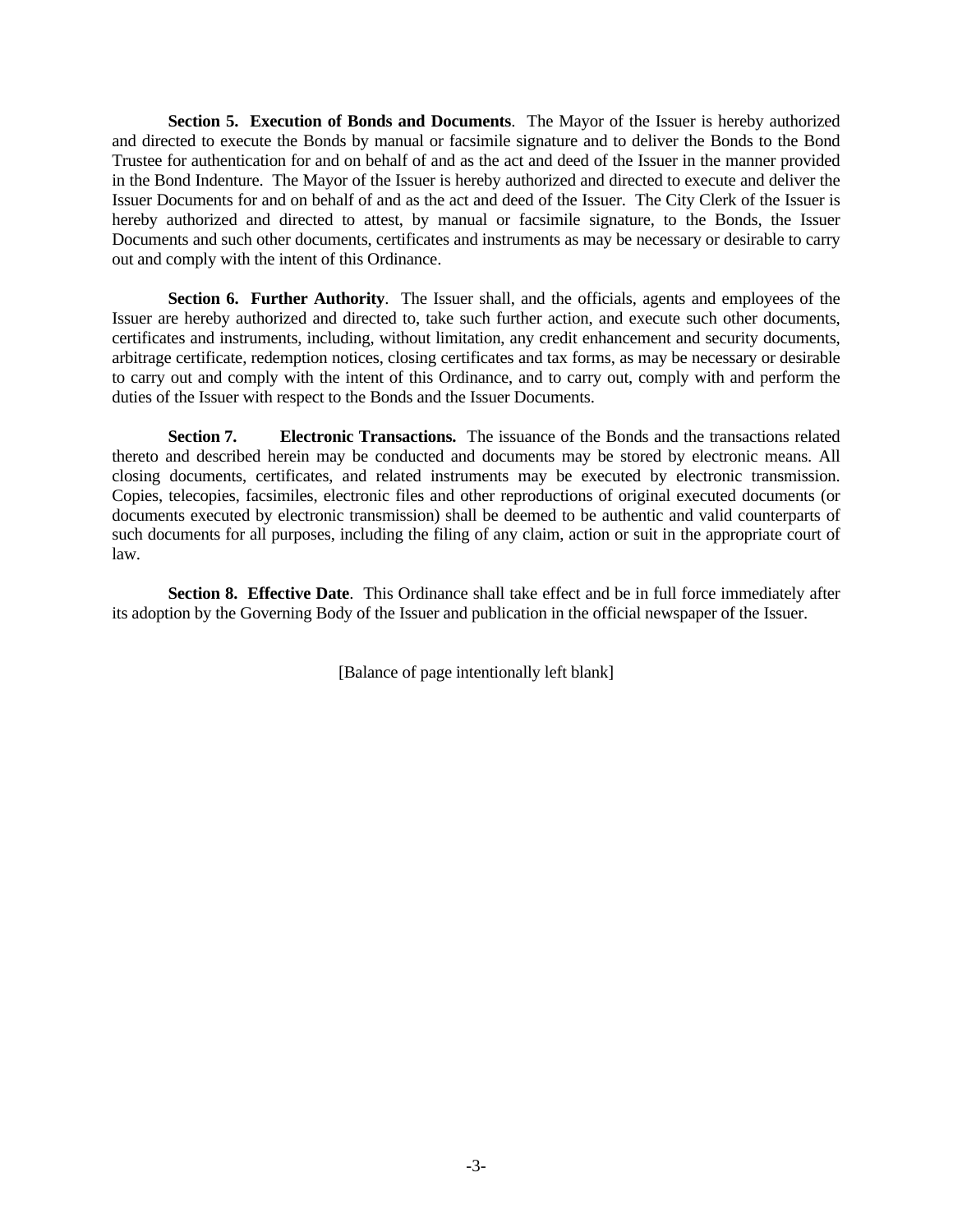**PASSED** by the governing body of the City of De Soto, Kansas on December 2, 2021 and **APPROVED AND SIGNED** by the Mayor.

 $\overline{a}$ 

(Seal) ATTEST:

 $\overline{a}$ 

Rick Walker, Mayor

Brandon Mills, City Clerk

APPROVED AS TO FORM AND LEGALITY:

\_\_\_\_\_\_\_\_\_\_\_\_\_\_\_\_\_\_\_\_\_\_\_\_\_\_\_\_\_\_\_ Gilmore & Bell, P.C., City Bond Counsel